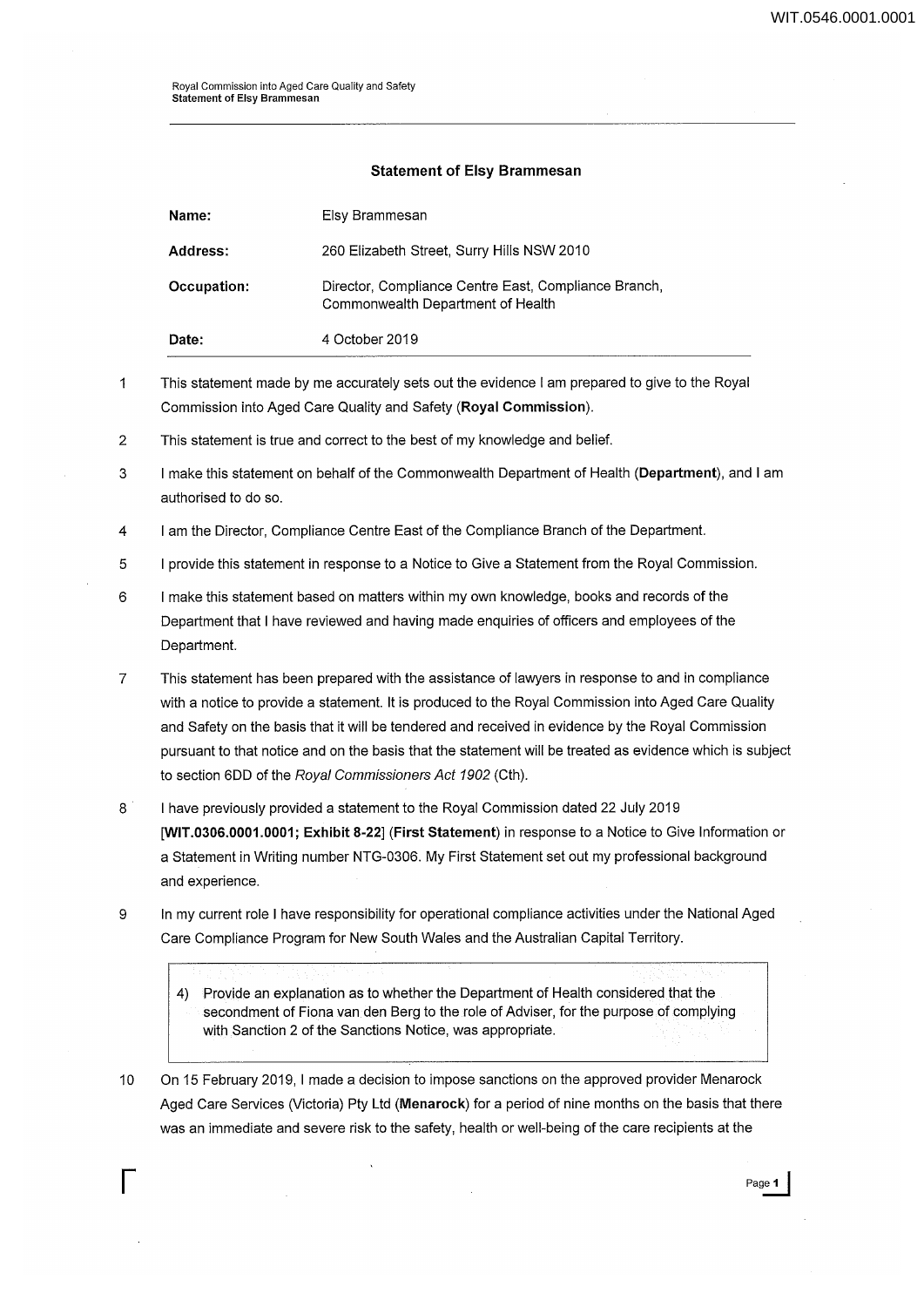Royal Commission into Aged Care Quality and Safety Statement of Elsy Brammesan

Greenway Gardens facility. The sanctions were imposed following the receipt of an early release of information by the Aged Care Quality Safety Commission **(ACQSC)** after a review audit conducted by the ACQSC identified that Greenway Gardens did not meet 21 out of 44 expected outcomes of the Accreditation Standards. A copy of the Notice of Decision to Impose Sanctions is at **Exhibit EB2-1 [CTH.1 029.1 000.0070].** 

- 11 On 15 February 2019, I contacted Fiona Van den Berg, the Group Operations Manager of Quality and Compliance, and informed her of the decision to impose sanctions on Menarock due to concerns about the Greenway Gardens facility. Amongst other things, I advised Ms Van den Berg that the sanctions would require the appointment of a clinical adviser and that the adviser would need to be independent in exercising the functions of their role. A copy of the file note of this call is at **Exhibit EB2-2 [CTH.1029.1000.0381].**
- 12 Subsequent to this call, between 15 February 2019 and 22 February 2019, I received a phone call from Mr Brendan Coulter, the Chief Group Operations Manager to discuss the appointment of the adviser, and the sanctions process more broadly. I explained to Mr Coulter that the adviser needed to be suitably qualified and have a level of independence for the role. During this phone call, Mr Coulter relevantly advised me that:
	- (a) Menarock intended to appoint Ms Van den Berg as the adviser for Greenway Gardens;
	- (b) Ms Van den Berg had extensive experience in Aged Care, having twenty-five years in senior management and leadership positions;
	- (c) Ms Van den Berg was a Registered Nurse with post-graduate qualifications in Advanced Nursing-Gerontology;
	- (d) During her appointment as adviser, Ms Van den Berg would be solely focused on this role with her regular work responsibilities allocated to others; and
	- (e) Ms Van den Berg would have a dedicated office, email address and phone number specific to the role of adviser set up. This would include business cards that referred to these contact details and which would be distributed to residents of the facility.

I requested that Mr Coulter provide these details in writing.

13 On 22 February 2019, the Department received a letter from Mr Coulter, confirming the appointment of Ms Van den Berg as the adviser to Greenway Gardens. The letter confirmed in writing the information that had been discussed during our earlier phone call. A copy of the letter is at **Exhibit EB2-3 [CTH.1 029.1 000.0133].** 

## Consideration of Appointment

14 In accordance with the requirements of the Aged Care Act 1997 (Cth) **(Aged Care** Act), the appointment of Ms Van den Berg as adviser to Greenway Gardens was a decision to be made by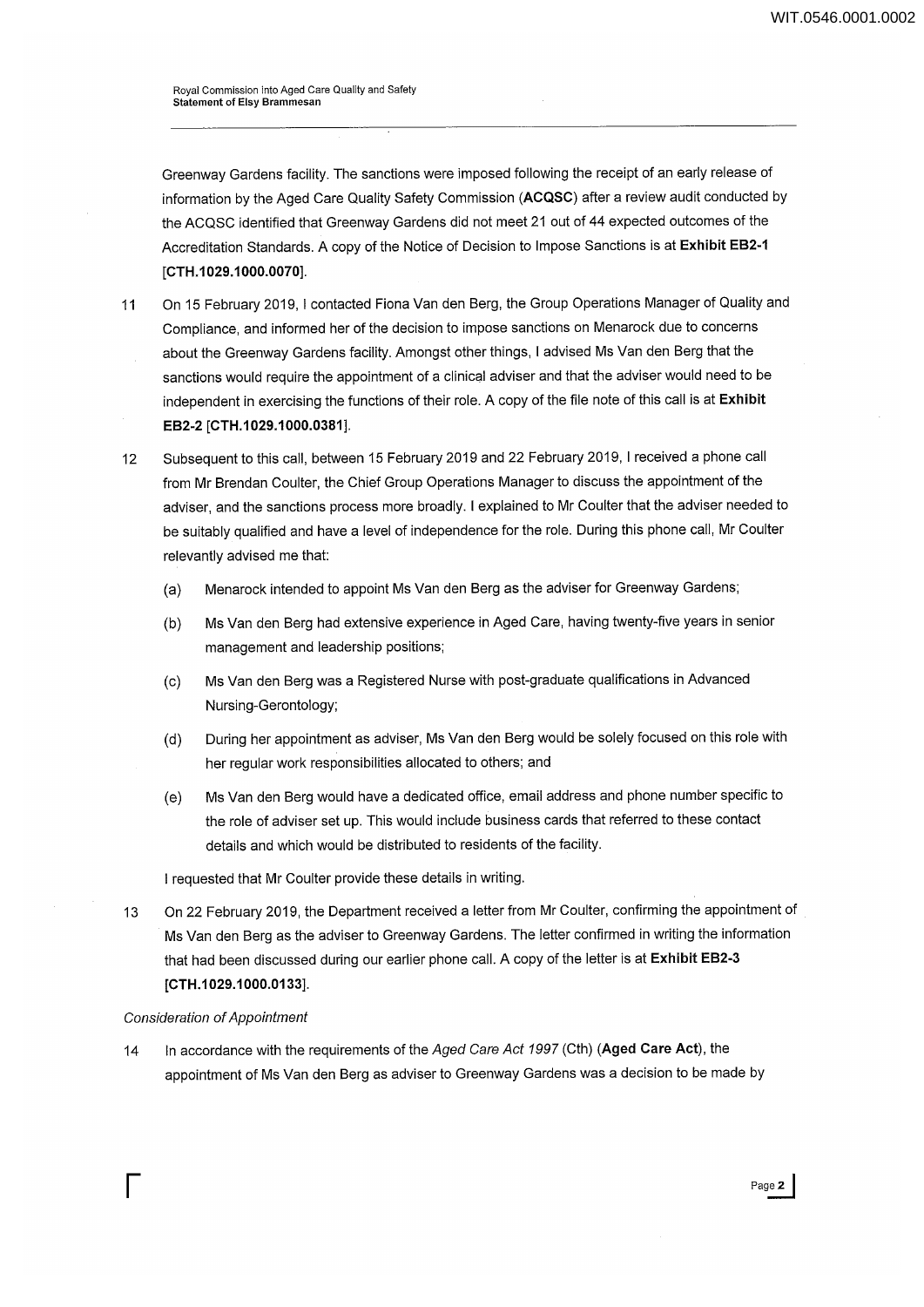Royal Commission into Aged Care Quality and Safety Statement of Elsy Brammesan

Menarock.<sup>1</sup> I did not approve the decision to appoint Ms Van den Berg, nor was I required to do so. Notwithstanding this, I did consider at the time whether it would be appropriate to have Ms Van den Berg in this position as an adviser. It was my view that whilst there might be issues of potential lack of independence, that was tempered by the fact that Ms Van den Berg was employed as the 'Group Operations Manager of Quality and Compliance' for Menarock Life and did not have any direct operational role at Greenway Gardens prior to this appointment, and that a person who was involved in an organisation on an ongoing basis may be well placed to effect change on a continuing basis.

- 15 I was also aware that a guidance document issued by the Department at that time stated that an adviser must not be a key personnel or staff of the approved provider. I had not identified any restriction on the appointment of key personnel or staff as the adviser in the legislation and therefore did not consider that her appointment would raise any issue of compliance with legislative requirements. Whether the legislation contained any restriction on the appointment of key personal or staff as adviser was a matter which I had raised with the Aged Care Compliance Branch in the Central Office. In October 2019, the Aged Care Compliance Branch issued a new guidance document which did not include any statement to the effect that a key personnel or staff of the provider cannot perform the role of adviser. A copy of this guidance document is at **Exhibit EB2-4 [CTH.0001.1 001.3935].**
- 16 Ms Van den Berg ultimately remained adviser to Greenway Gardens for the duration of the sanctions process, which ran from February to July 2019. During this period, Ms Van den Berg provided regular updates to the Department on the facility's progress in returning to compliance.
- 17 In June 2019, the ACQSC conducted an announced assessment contact at Greenway Gardens, in which it determined that the facility now met all expected outcomes under the Accreditation Standards that were assessed on that assessment contact. A copy of the contact report is at **Exhibit EB2-5 [CTH.1 029.1 000.0326].**

5) Are there any other occasions of which the Department of Health is aware where an approved provider has appointed an existing employee to the role of Adviser for the purpose of complying with a specification of the Secretary under s 66-2(1)(a)(iii) of the Aged Care Act 1997 (Cth)? **If** so, identify the number of occasions.

18 On 17 September 2016, the current legislative provisions governing the appointment of advisers under the Aged Care Act came into effect. Since this date, the Department has imposed sanctions on approved providers on 95 occasions. The Department is aware of five instances (out of these 95 occasions) where an approved provider has appointed an existing employee to the role of adviser or administrator.2 On an additional two occasions, an employee of the approved provider under sanction was appointed as an adviser for a short period of time.

<sup>1</sup> I understand that the Commonwealth has previously provided information to the Royal Commission about the current arrangements under which a provider may appoint an administrator or adviser of their choice in its submissions on Hearing 2: Aged Care In the Home [RCD.0012.0003.0012].

<sup>&</sup>lt;sup>2</sup> This includes two instances (including the appointment of Ms Van den Berg) where the adviser was an employee of an associated entity ofthe approved provider.